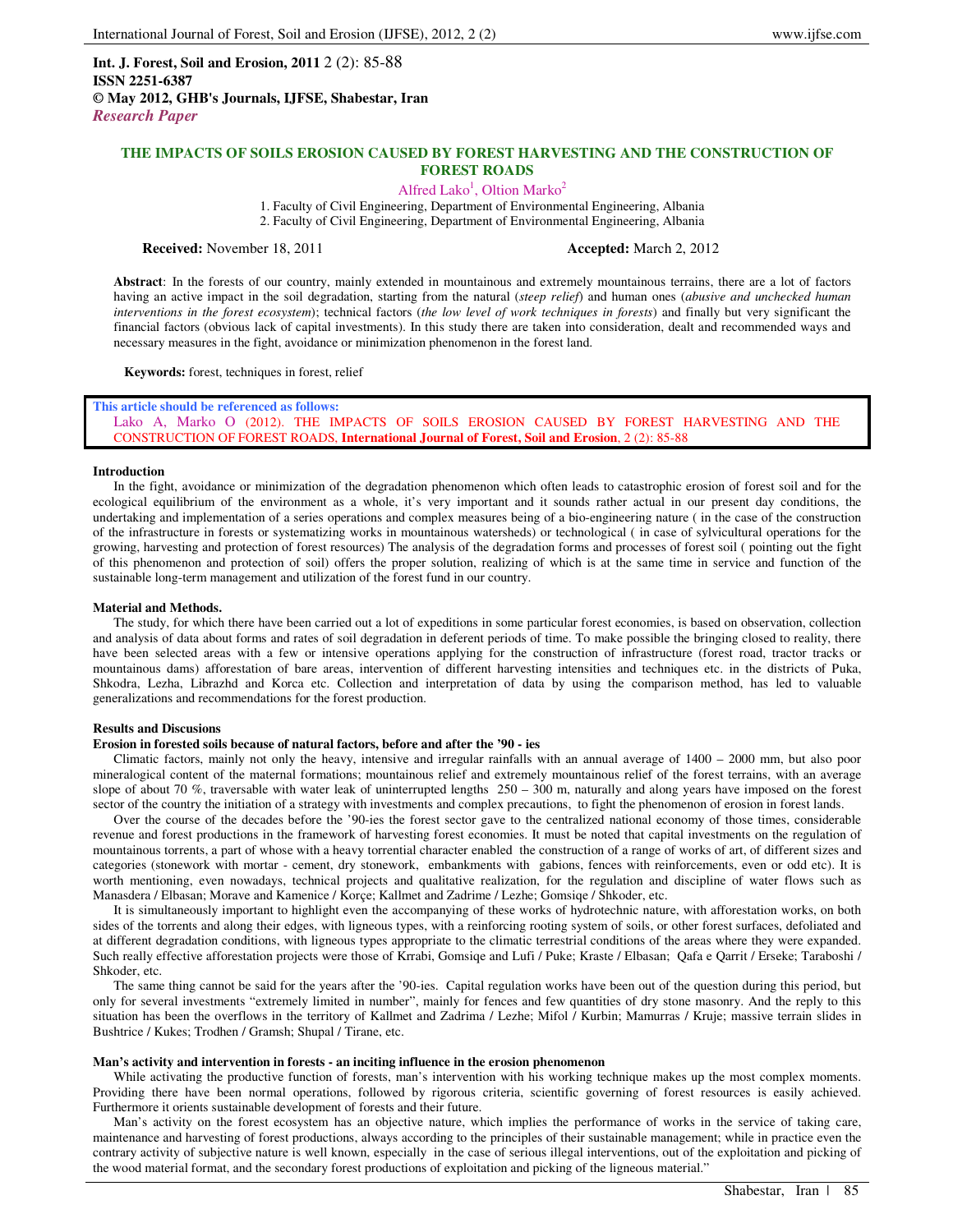## **Subjective interventions in forest ecosystems – a source of erosion.**

The progress of the forest sector has undergone interventions, whose consequences have been catastrophic with significant influences on the forest ecosystem as a whole.

Before the '90-ies they were the result of the regressive policies and exploitation beyond the real possibilities of the forest fund, whereas after the'90-ies they were the result of a considerably difficult situation and lack of ability by the government to control the forest estate.

Massive deforestations have been extended even in steep terrains for demographic-industrial aims, pasture and shearing for cattle without criteria, mainly on oak trees, pickings of forest productions beyond their natural annual increase, massive illegal cuttings, not based on the orientation and technical norms of treatment, not only on old - aged trunks, but also on the beech trees or pines of the new generation. Different forest works have been often exploited by technologies and working techniques with negative influences on the forest environment, thus constituting that range of interventions which among others - have significantly influenced forest erosion even in the areas around them.



The consequences of the present condition of our forest ecosystem, where spectral analysis evidences regresses such as: uncovering forest lands, degradation of the vegetation, uncontrolled flow of waters, deformations and transformation of mountainous embankments out of order, etc are exactly the emergence and the revival of the eroding natural phenomena, desertification, landslides up to rapid flooding which have been repeated over the recent years in different areas of the districts of Lezha, Kukes, Elbasan, Gramsh, Kurbin etc. Inhibition and avoidance of their consequences dictates the initiation of emergent precautions and the allocation of capital investments, starting with the forest areas which have an activated erosion.

### **Forest harvesting – still far away from the ecological requirements with eroding impacts in forest lands.**

Intervention in forest clusters, trunks or stumps with cuttings for harvesting, has its own influences on the whole complex of the elements of the natural ecosystem (soil, hydric network, vegetation, fauna etc.), among which those on forest lands should be excluded as a cause of its degradation. Thus in the present day contemporary practice more and more "ecological exploitation of forests" is being extended, which is based on technology and working techniques, by being adapted to the relief conditions and the type of forests, with minimal environmental impacts.

In this context, as it has been shown by experience so far, the application of correct successive cuttings with 2- 3 phases in trunks, as well as of the transverse cuttings in stumps, enables the installation of the new generation of forests in the uncovered surfaces. As a consequence this reparation avoids the phenomenon of their erosion by taking care of the pasture. Thus the contrary, violation of sylvicultural-technical criteria such as: the increase in the cuttings intensity, subjective damages of the seedlings or over pasture, in several cases have revealed forest areas, with negative multilateral, ecological, economic, social impacts etc, and above all eroding areas such as: Luf and Krrab /Puke; Geziqe and Fan / Mirdite; Lure / Diber; Starove / Pogradec etc.

In the composition of forest harvesting process, approach and extraction of wood material by being one of the most difficult, impose even the use of equipment and mechanisms whose movement separately or together with the load, necessarily damage, in different sizes and forms, inter alia even forest land.

Nowadays in a lot of countries with a well developed sylviculture having rigorous requirements in the protection of natural ecosystems, the ways of sliding –rolling of the wood material directly onto soil surface especially into steep terrains, with developed seedlings or with humidity is being used less and less, as it avoids soil erosion which might reach up to 10-15 cm in depth. Such objectives are being used to operate even in the use of plastic depression slides, for the extraction of thin wood materials, by avoiding their movement in contact with the soil.

The use of tractors with rubber tires instead of those with chains, the use of a range of specific equipment on or behind tractors and the use of cable cars for air transport of timber has marked an overturn in the internal transport of wood material, not only in woods of proper harvesting age, but also those of new age, also estimated as a rational solution in avoiding or minimizing erosion and erosion foci, that this kind of transport causes.

To better understand this technical evolution, it is sufficient to make a survey in the wood areas where massive cuttings have taken place over the past decades, such as Qebik and Kaçinar / Puke, Holte and Qarrishte / Librazhd, FusheZeze and Cukal / Shkoder etc, where tractor tracks can still be evidenced, eroded at different lengths and depths, or bare land surfaces rinsed from nutrients, as a consequence of the use of chained tractors, to pull materials by dragging, and less with half dragging.

## **Road infrastructures – in the service of forest arrivals, also an inciting factor of erosion in forest lands.**

Nowadays auto roads are estimated as the "key" for forest spreading and one of the main ways for their arrivals by enabling: entrance inside them of the people and the working techniques, intervention in complex sylvicultural-technical workings, including those for the picking of forest production, intervention with fighting precautions and forest protection to disease, damagers or fires etc.

These road works are simultaneously considered a necessity for the sustainable forest management and their scientific treatment. They have their own negative influences on the forest ecosystem where they are being built which are dictated by the mountainous nature of their terrains, the dense hydric networks and the non stable geological formations of the forest areas of the country. Nowadays there is a saying for these roads: *"Forest roads are e necessary evil, but the smallest".* 

Next to the influences on hydric networks, vegetation and forest fauna, landscape etc, the most evident negative influences with strong eroding degradation effects appear on forest land. Referring to the size of the road infrastructure of forests, built so far in our country, citation of the data such as: destruction of the green surface, average 10 - 11 thousand m<sup>2</sup> / km; decay of the soil structure by the excavations and soils removal, average 5-6 thousand m<sup>3</sup> / km; massive slide of the road structure/parts of escarpments, in several tens of m<sup>3</sup> etc, clearly gives the size of the negative influences that the opening of road networks in forests provokes. But by knowing and estimating the above mentioned phenomena it also appeals for effective precautions to be taken in order to avoid/ minimize their negative effects.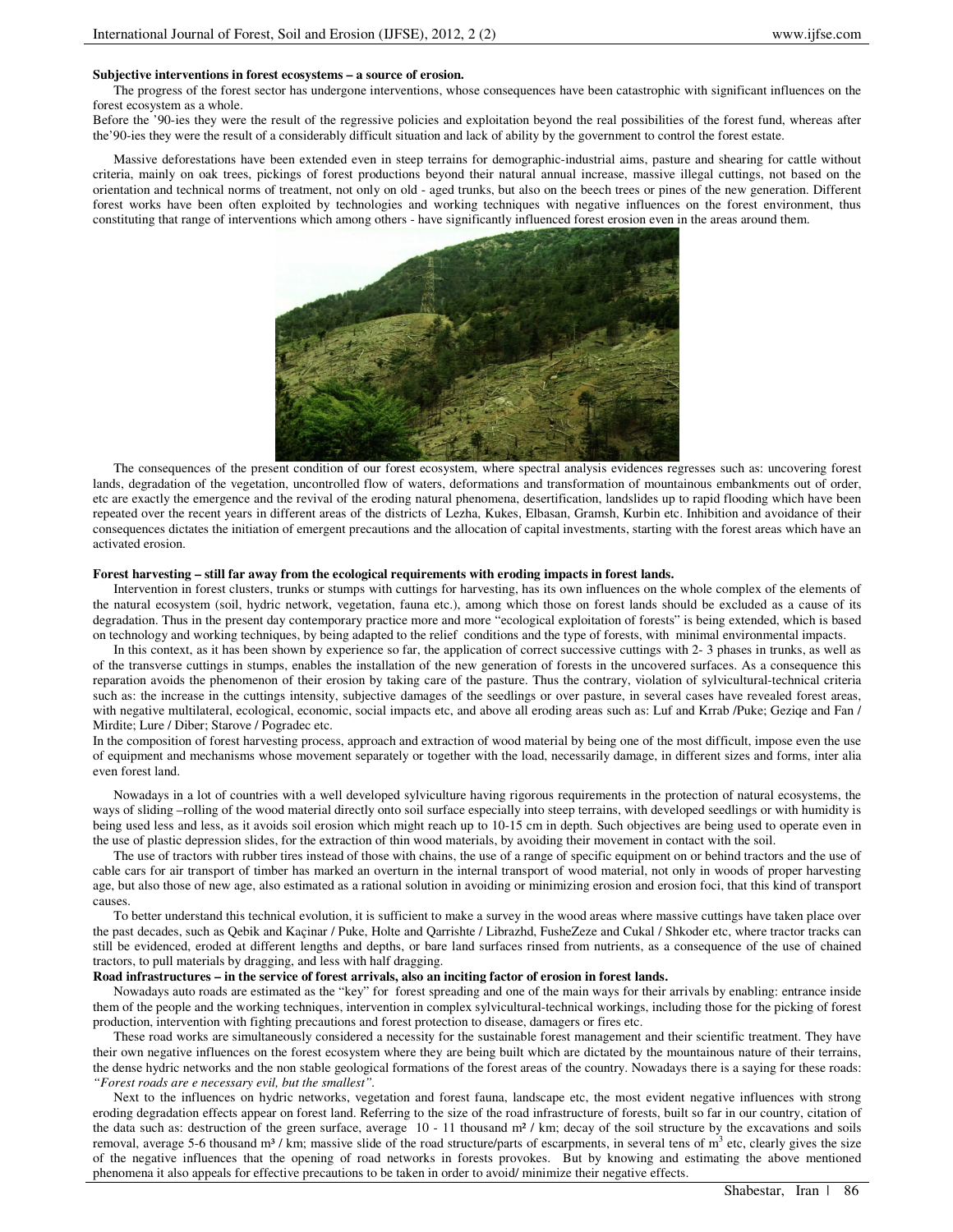

By not excluding steps such as: estimation of the environmental functions of forest clusters, orientation for the optimal value of road density, their projection and construction, adapted to the type of the applied sylviculture, the use in road works of the equipment - mechanisms with minimal influences on the forest ecosystem (excavators with rubber tires, availability for stump and stone uprooting etc), attention should be focused on the group of stabilizing and protective road works of the roads, or as they are called nowadays *"bioengineering works".* 

In the present contemporary practice of road infrastructure construction of forests, the following kinds of works are being widespread: of engineering, biological or combinative nature, bio – engineering whose projection and execution is done beside the capital works of projection – construction of roads.

The working group of engineering nature recommends retaining walls made of stone or concrete, not only in the road filling, but also in the excavations, by avoiding the slide of soils of the road embankments and their excavation. Simple masonry (fences) of the same group are made of wood or combined with stone masonry, as well as the channels in length, in transverse and the culverts, works of art, constructed for the discipline of surface waters and little water flows.



The working group of biological nature recommends those for the dressing and greening of escarpments, by using wood types with dense rooting systems and reinforces of the soil structure (acacias, wild pines, hippie trees, willows etc), or kinds of grass by realizing even landscape effects besides soil protection.



The working group of bio – engineering works recommends combinations such as interweaving of wood fences with vegetative material planted in their spaces, whose development helps stabilization of escarpments and avoids degradation of forest land.

# **Findings**

For the protection of forest land there should be done:

- Forest treatments by shelter wood cutting;
- Systematization of mountainous streams by means of hydro-technical works (cemented or only stone walls, dams with chicken-wire nets; single and double anti-erosive fence etc.);
- Ecological harvesting of forest based on work techniques and technologies suitable to the site conditions and types of our forests with minimal environmental impacts. (by using tractors with tyros, plastic spouts and cable-cranes for the extraction of timber);
- Using of new techniques ( excavators with tyros, special equipments for removing stumps and stones;